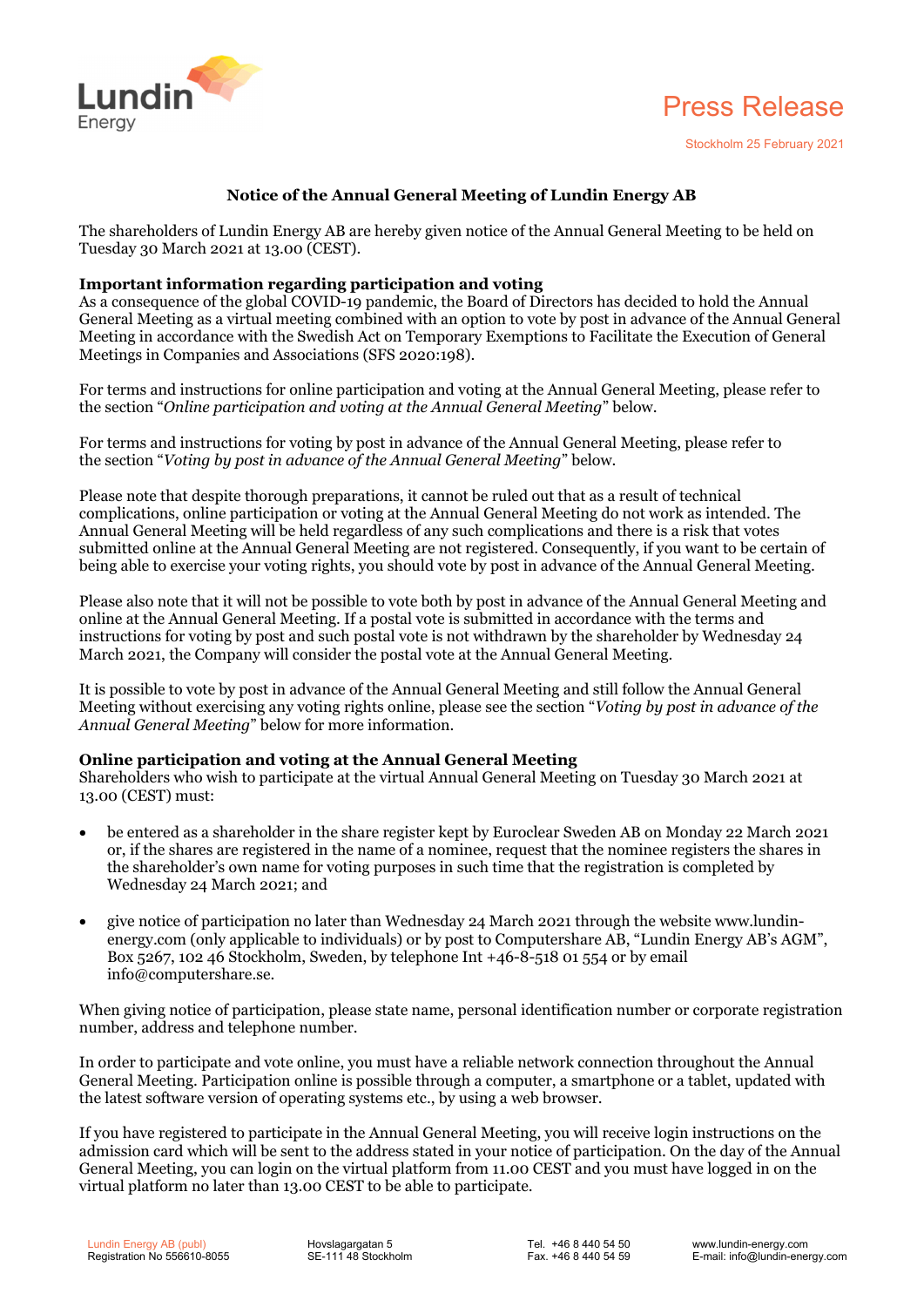In connection with each voting item, you will be able to choose between the alternatives "Yes", "No" and "Abstain". There will be no opportunity to speak but it will be possible to ask questions during the meeting by typing a question using a Q&A function.

Shareholders who do not participate or vote online in person may exercise their rights at the Annual General Meeting through a proxy. In order for the proxy to obtain login instructions to the virtual platform, the proxy's name, personal identification number or corporate registration number and address be included in the registration to participate online. A proxy form is available on www.lundin-energy.com and will be sent to shareholders upon request. Proxy forms, certificates of registration and other documents of authority shall be appended to the application to participate online.

## **Voting by post in advance of the Annual General Meeting**

Shareholders who wish to exercise their voting rights by post in advance of the Annual General Meeting must:

- be entered as a shareholder in the share register kept by Euroclear Sweden AB on Monday 22 March 2021 or, if the shares are registered in the name of a nominee, request that the nominee registers the shares in the shareholder's own name for voting purposes in such time that the registration is completed by Wednesday 24 March 2021; and
- ensure that the Company receives a postal vote in accordance with the instructions set out below by Wednesday 24 March 2021.

In order to vote by post in advance of the Annual General Meeting, the shareholders shall use the voting form and follow the Company's instructions that are available on the Company's website, www.lundin-energy.com. The completed voting form should be sent either:

- by post to Computershare AB, Att. "Lundin Energy AB's AGM", Box 5267, 102 46 Stockholm, Sweden; or
- by email to Computershare AB (with the reference "Lundin Energy AB's AGM"); or
- electronically with BankID through the Company's website, www.lundin-energy.com.

If a shareholder's voting rights are exercised by proxy, a power of attorney and other authorisation documents must be enclosed with the voting form. A proxy form is available on www.lundin-energy.com and will be sent to shareholders upon request.

Shareholders who wish to exercise their voting rights by post in advance of the Annual General Meeting may still follow the Annual General Meeting online (without also exercising voting rights online). In order to receive login instructions, please elect for this option in the voting form.

### **Proposed agenda**

- 1. Opening of the Annual General Meeting.
- 2. Election of Chairman of the Annual General Meeting.
- 3. Preparation and approval of the voting register.
- 4. Approval of the agenda.
- 5. Election of one or two persons to approve the minutes.
- 6. Determination as to whether the Annual General Meeting has been duly convened.
- 7. Introductory comments by the Chief Executive Officer.
- 8. Presentation of the annual report and the auditor's report, the consolidated financial statements and the auditor's Group report as well as the Remuneration Report prepared by the Board of Directors and the auditor's statement on compliance with the Policy on Remuneration.
- 9. Resolution in respect of adoption of the income statement and the balance sheet and the consolidated income statement and consolidated balance sheet.
- 10. Resolution in respect of disposition of the Company's result according to the adopted balance sheet and determination of record dates for the dividend.
- 11. Resolution in respect of discharge from liability of the members of the Board of Directors and the Chief Executive Officer:
	- a) Peggy Bruzelius (Board Member);
	- b) C. Ashley Heppenstall (Board Member);
	- c) Ian H. Lundin (Chairman);
	- d) Lukas H. Lundin (Board Member);
	- e) Grace Reksten Skaugen (Board Member);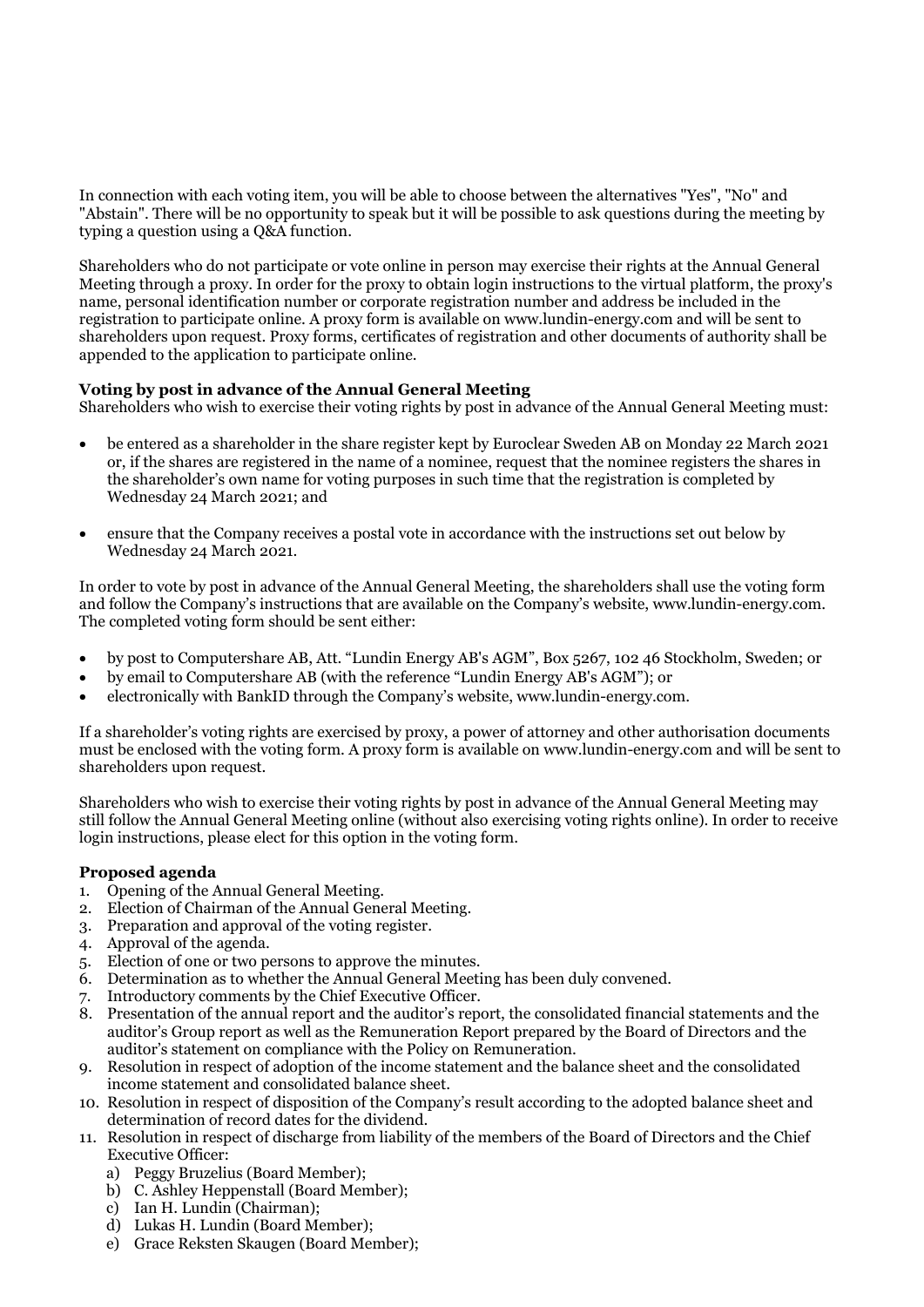- f) Torstein Sanness (Board Member);
- g) Alex Schneiter (Board Member and CEO);
- h) Jakob Thomasen (Board Member); and
- i) Cecilia Vieweg (Board Member).
- 12. Resolution in respect of adoption of the Remuneration Report prepared by the Board of Directors.
- 13. Presentation by the Nomination Committee:
	- Proposal for the number of members of the Board of Directors.
	- Proposal for remuneration of the Chairman and other members of the Board of Directors.
	- Proposal for election of Chairman of the Board of Directors and other members of the Board of Directors.
	- Proposal for remuneration of the auditor.
	- Proposal for election of auditor.
- 14. Resolution in respect of the number of members of the Board of Directors.
- 15. Resolution in respect of remuneration of the Chairman and other members of the Board of Directors.
- 16. Resolutions in respect of Board members:
	- a) re-election of Peggy Bruzelius as a Board member;
	- b) re-election of C. Ashley Heppenstall as a Board member;
		- c) re-election of Ian H. Lundin as a Board member;
		- d) re-election of Lukas H. Lundin as a Board member;
		- e) re-election of Grace Reksten Skaugen as a Board member;
		- f) re-election of Torstein Sanness as a Board member;
		- g) re-election of Alex Schneiter as a Board member;
		- h) re-election of Jakob Thomasen as a Board member;
		- i) re-election of Cecilia Vieweg as a Board member;
		- j) election of Adam I. Lundin as a Board member; and
	- k) re-election of Ian H. Lundin as the Chairman of the Board of Directors.
- 17. Resolution in respect of remuneration of the auditor.
- 18. Election of auditor.
- 19. Resolution in respect of the 2021 Long-term, Performance-based Incentive Plan.
- 20. Resolution in respect of delivery of shares under the 2021 Long-term, Performance-based Incentive Plan.
- 21. Resolution to grant extraordinary cash compensation to a Board member, equally the former CEO.
- 22. Resolution to authorise the Board of Directors to resolve on new issue of shares and convertible debentures.
- 23. Resolution to authorise the Board of Directors to resolve on repurchase and sale of shares.
- 24. Resolutions in respect of matters initiated by a shareholder:
	- a) a shareholder proposes that the Company aligns its legal defence strategy with its human rights policy. b) a shareholder proposes that the Company discloses in detail all current and projected direct and
	- indirect costs connected with the legal defence.
- 25. Closing of the Annual General Meeting.

## **Proposals for resolutions at the Annual General Meeting of Lundin Energy AB on Tuesday 30 March 2021 in Stockholm**

# **Preparation and approval of the voting register (item 3)**

The Board of Directors proposes that the register prepared by Computershare AB (on behalf of the Company) based on the Company's share register, shareholders attending online and postal votes received by the Company is approved as voting register for the Annual General Meeting.

## **Election of one or two persons to approve the minutes (item 5)**

The Board of Directors proposes that Arne Lööw, representing Fjärde AP Fonden and Peter Lundkvist, representing Tredje AP Fonden, or, if one or both of them are absent, any person or persons appointed by the Board of Directors, are elected to attest the minutes of the meeting.

## **Resolution in respect of disposition of the Company's result (item 10)**

The Board of Directors proposes that the Annual General Meeting resolves on a cash dividend in the amount of USD 1.80 per share, corresponding to USD 512 million (rounded off), to be paid in quarterly instalments of USD 0.45 per share, corresponding to USD 128 million (rounded off). Before payment, each quarterly dividend of USD 0.45 per share shall be converted into a SEK amount based on the USD to SEK exchange rate published by Sweden's central bank (Riksbanken) four business days prior to each record date (rounded off to the nearest whole SEK 0.01/share). The final USD equivalent amount received by the shareholders may therefore slightly differ depending on what the USD to SEK exchange rate is on the date of the dividend payment. The SEK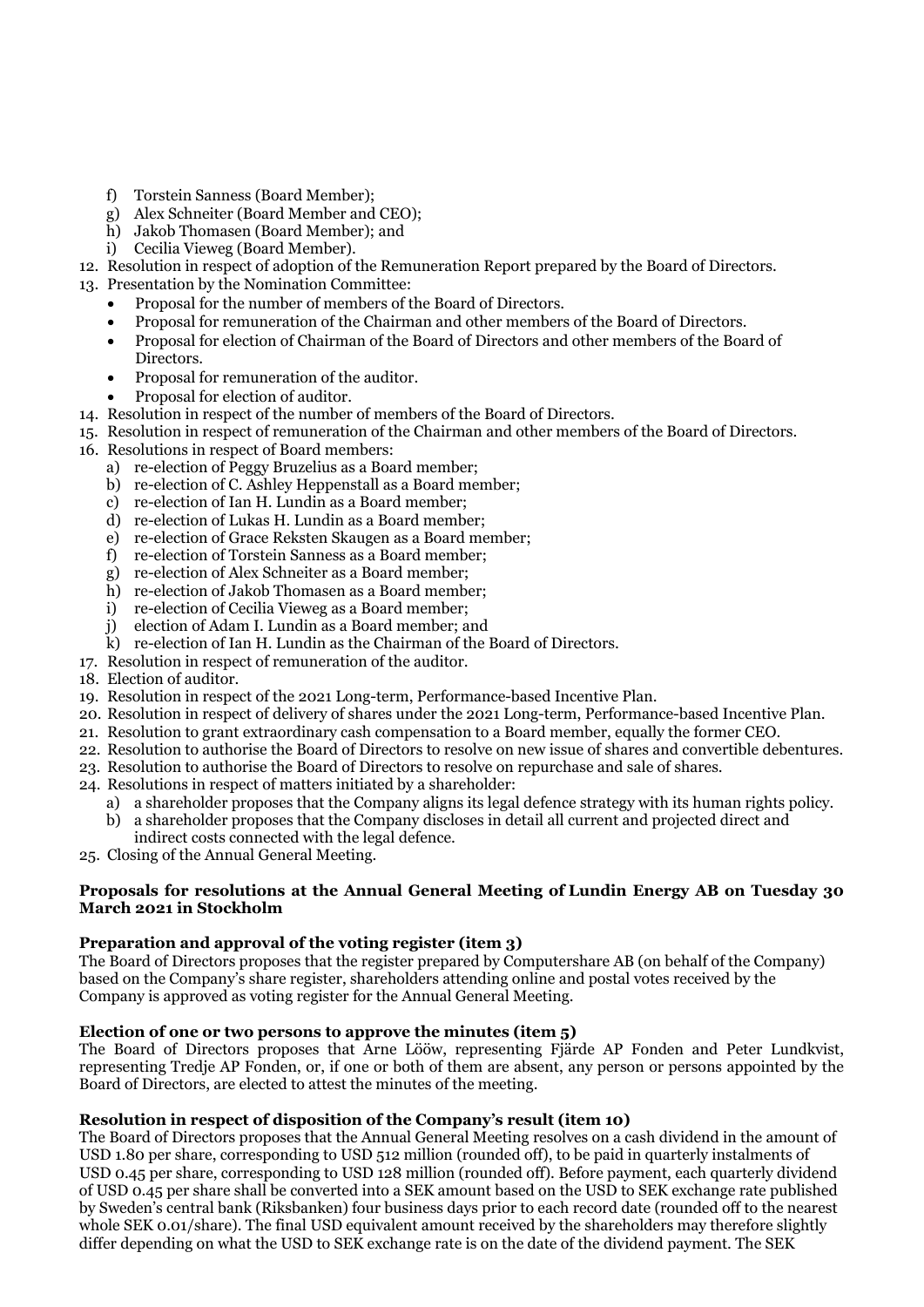amount per share to be distributed each quarter will be announced in a press release four business days prior to each record date.

| Referant aates for the proposed arrittent. |                |                       |
|--------------------------------------------|----------------|-----------------------|
| Ex-dividend date                           | Record date    | Expected payment date |
| 31 March 2021                              | 1 April 2021   | 8 April 2021          |
| 1 July 2021                                | 2 July 2021    | 7 July 2021           |
| 1 October 2021                             | 4 October 2021 | 7 October 2021        |
| 4 January 2022                             | 5 January 2022 | 11 January 2022       |

Relevant dates for the proposed dividend:

In order to comply with Swedish company law, a maximum total SEK amount shall be pre-determined to ensure that the annual dividend distributed does not exceed the available distributable reserves of the Company and such maximum amount for the proposed dividend has been set to a cap of MSEK 7,636 (i.e., MSEK 1,909 per quarter). If the total dividend would exceed the cap of MSEK 7,636, the dividend will be automatically adjusted downwards so that the total dividend corresponds to the cap of MSEK 7,636.

If Riksbanken does not publish the USD to SEK exchange rate on the fourth business day prior to the relevant record date, the conversion into SEK will be based on the USD to SEK exchange rate published by Riksbanken immediately before such business day.

**Resolutions in respect of Chairman of the Annual General Meeting, number of Board members, remuneration of the Chairman of the Board of Directors and other members of the Board of Directors, election of Chairman of the Board of Directors and of other members of the Board of Directors, remuneration of the auditor and election of the auditor (items 2 and 14–18)** 

Lundin Energy AB's Nomination Committee for the 2021 Annual General Meeting consists of Aksel Azrac (Chairman, representing Nemesia S.à.r.l.), Filippa Gerstädt (representing Nordea Funds) and Ian H. Lundin (Chairman of the Board of Directors). The Nomination Committee for the 2021 Annual General Meeting, appointed by shareholders jointly holding approximately 34.6 percent of the shares and voting rights in Lundin Energy AB as per 1 June 2020, proposes the following:

- Advokat Klaes Edhall to be appointed as Chairman of the Annual General Meeting or, if he is absent, any other person appointed by the Nomination Committee.
- Ten members of the Board of Directors to be appointed without deputy members.
- Remuneration of the members of the Board of Directors and the Chairman of the Board of Directors, including in respect of Committee membership, to be as follows: (i) annual fees of the members of the Board of Directors of USD 62,000 (excluding the Chairman of the Board of Directors); (ii) annual fees of the Chairman of the Board of Directors of USD 130,000; (iii) annual fees for Committee members of USD 14,700 per Committee assignment (other than Committee Chairs); and (iv) annual fees for Committee Chairs of USD 20,300; with the total fees for Committee work, not to exceed USD 193,200.
- Re-election of Peggy Bruzelius, C. Ashley Heppenstall, Ian H. Lundin, Lukas H. Lundin, Grace Reksten Skaugen, Torstein Sanness, Alex Schneiter, Jakob Thomasen and Cecilia Vieweg as members of the Board of Directors for a period until the end of the 2022 Annual General Meeting, and election of Adam I. Lundin as a member of the Board of Directors, for a period until the end of the 2022 Annual General Meeting. Mr. Lundin was born in 1987 and is a Swedish citizen. Mr. Lundin is an experienced senior management and Board member of public and private companies focused on the natural resource sector. Mr. Lundin has studied mining technology and marketing management at the British Columbia Institute of Technology. Mr. Lundin worked during 2012-2017 with an international investment bank, including as co-head of the London office, and he was the Chief Executive Officer and President of Filo Mining during 2017-2019. Mr. Lundin is currently the Chief Executive Officer and President, and Board member, of Josemaria Resources, and Chairman of the Board of Filo Mining Corp and Africa Energy Corp, and a Board member of NGEx Minerals and the Lundin Foundation. Mr. Lundin has advised the Nomination Committee that he will not stand for re-election as Chairman of Africa Energy Corp in 2021.
- Re-election of Ian H. Lundin as Chairman of the Board of Directors for a period until the end of the 2022 Annual General Meeting.
- The auditor's fees shall be payable upon approval of their invoice.
- Re-election of the registered accounting firm Ernst & Young AB as the auditor of the Company, which intends to appoint authorised public accountant Anders Kriström as the auditor in charge, for a period until the end of the 2022 Annual General Meeting.

## **Resolution for the 2021 Long-term, Performance-based Incentive Plan (item 19)**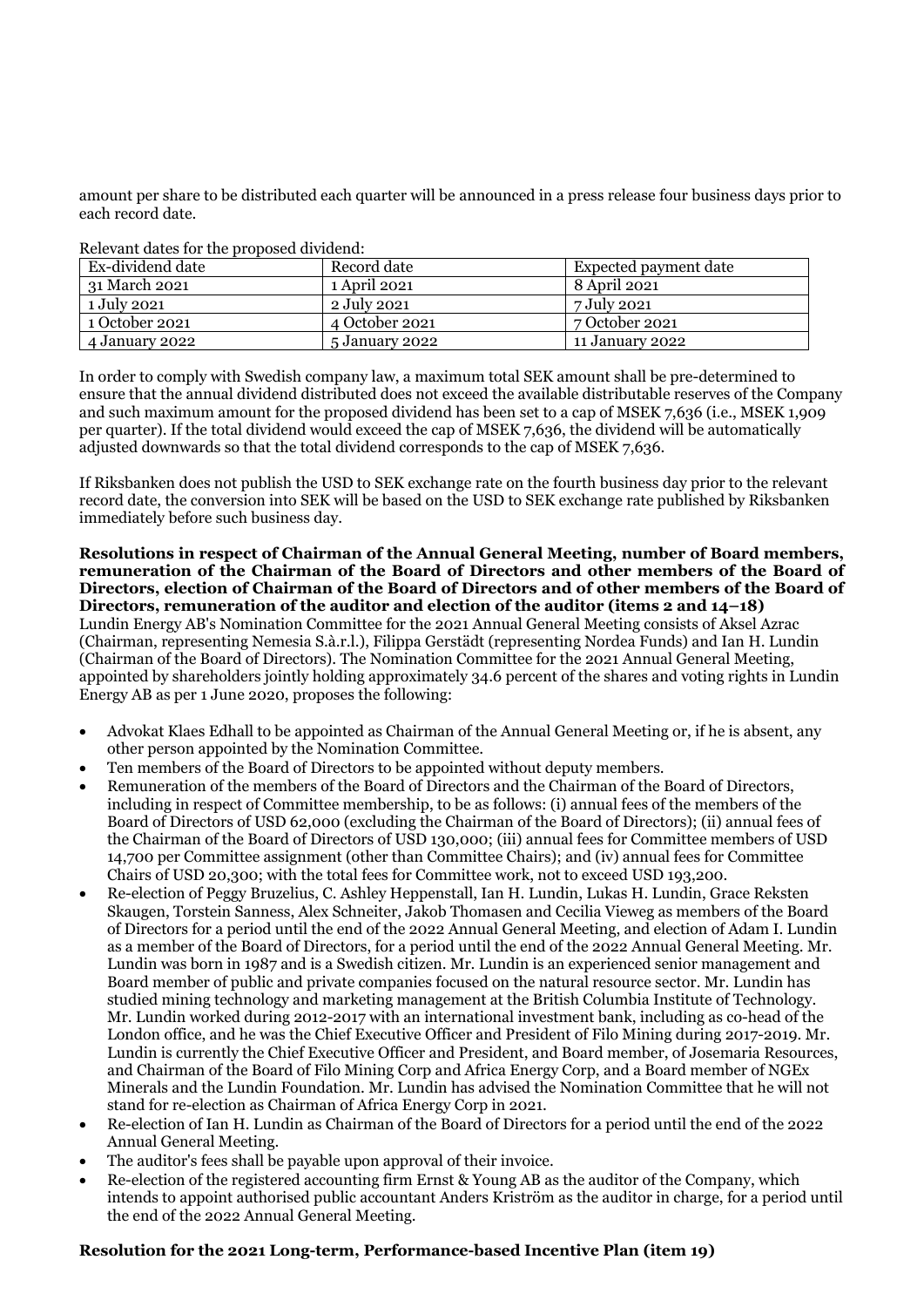The Board of Directors proposes that the Annual General Meeting resolves to establish a long-term, performance-based incentive plan ("**LTIP 2021**") in respect of Group Management and a number of key employees of Lundin Energy AB (publ) ("**Lundin Energy**" or the "**Company**"), which follows similar principles as the long-term, performance-based incentive plans approved by the 2014 - 2020 Annual General Meetings, as set forth below.

The primary reason for establishing LTIP 2021 is to align the interests of Group Management and other key employees with the interests of the shareholders, and to provide market appropriate reward reflecting performance and commitment. The Board of Directors also believes that the proposed LTIP 2021 will provide Lundin Energy with a crucial component to a competitive total compensation package to attract and retain executives who are critical to Lundin Energy's on-going success. Participants in the LTIP 2021 will not be entitled to receive any new awards under any of the Company's other long-term incentive ("**LTI**") plans in the same year.

The Board of Directors intends to propose to future Annual General Meetings to establish LTI plans based on principles corresponding to the currently proposed LTIP 2021. In order to be eligible to participate in such future LTI plans, each participant needs to build towards a meaningful shareholding in Lundin Energy, meaning that a certain portion of any allotted shares pursuant to LTIP 2021 (and any future LTI plans) shall be retained until the required level of shareholding has been met.

## **Implementation of LTIP 2021**

The Board of Directors proposes that the Annual General Meeting 2021 resolves on the implementation of the LTIP 2021 in accordance with the terms and conditions set out below.

### *Terms and conditions*

- (a) Awards under LTIP 2021 are proposed to be made to approximately 20 permanent employees of the Lundin Energy Group (the "**Participants**"), comprising the CEO and other members of Group Management as well as certain other key employees within the Lundin Energy Group. The Board of Directors may, within the total number of shares available under LTIP 2021, invite a limited number of additional Participants in LTIP 2021 following recruitment to the Lundin Energy Group.
- (b) LTIP 2021 gives the Participants the possibility to receive shares in Lundin Energy subject to uninterrupted employment and to the fulfilment of a performance condition over a three year performance period normally commencing on 1 July 2021 and expiring on 30 June 2024 (the "**Performance Period**"). The performance condition (the "**Performance Condition**") is based on the share price growth and dividends ("**Total Shareholder Return**") of the Lundin Energy share compared to the Total Shareholder Return of a peer group of companies (the "**Peer Group**"). At the beginning of the Performance Period, the Participants will, free of charge, be granted awards ("**LTIP Awards**") which, to the extent that i.a. the Performance Condition is met, entitle the Participant to be allotted, also free of charge, shares in Lundin Energy ("**Performance Shares**") as soon as reasonably practicable following the end of the Performance Period.
- (c) The LTIP Award (i.e. the number of Performance Shares that a Participant may be allotted following the expiration of the Performance Period, provided that i.a. the Performance Condition is met) to be awarded to each Participant shall be calculated as follows:

LTIP Award  $=$  A multiplied by B divided by C multiplied by D, where

A is the Participant's monthly gross base salary applicable as at the date of grant of the LTIP Award;

B is a number of months as determined by the Board of Directors in respect of each Participant, taking into account such factors as industry benchmarking and the Participant's position within the Lundin Energy Group (but in any case, not exceeding 36 months);

C is the average closing price of the Lundin Energy share on Nasdaq Stockholm for the three month period immediately prior to the Performance Period (the "**Initial Share Price**"); and

D is the product of the factors representing the proportional increases in the number of Performance Shares under award, calculated by dividing the value of the Lundin Energy share at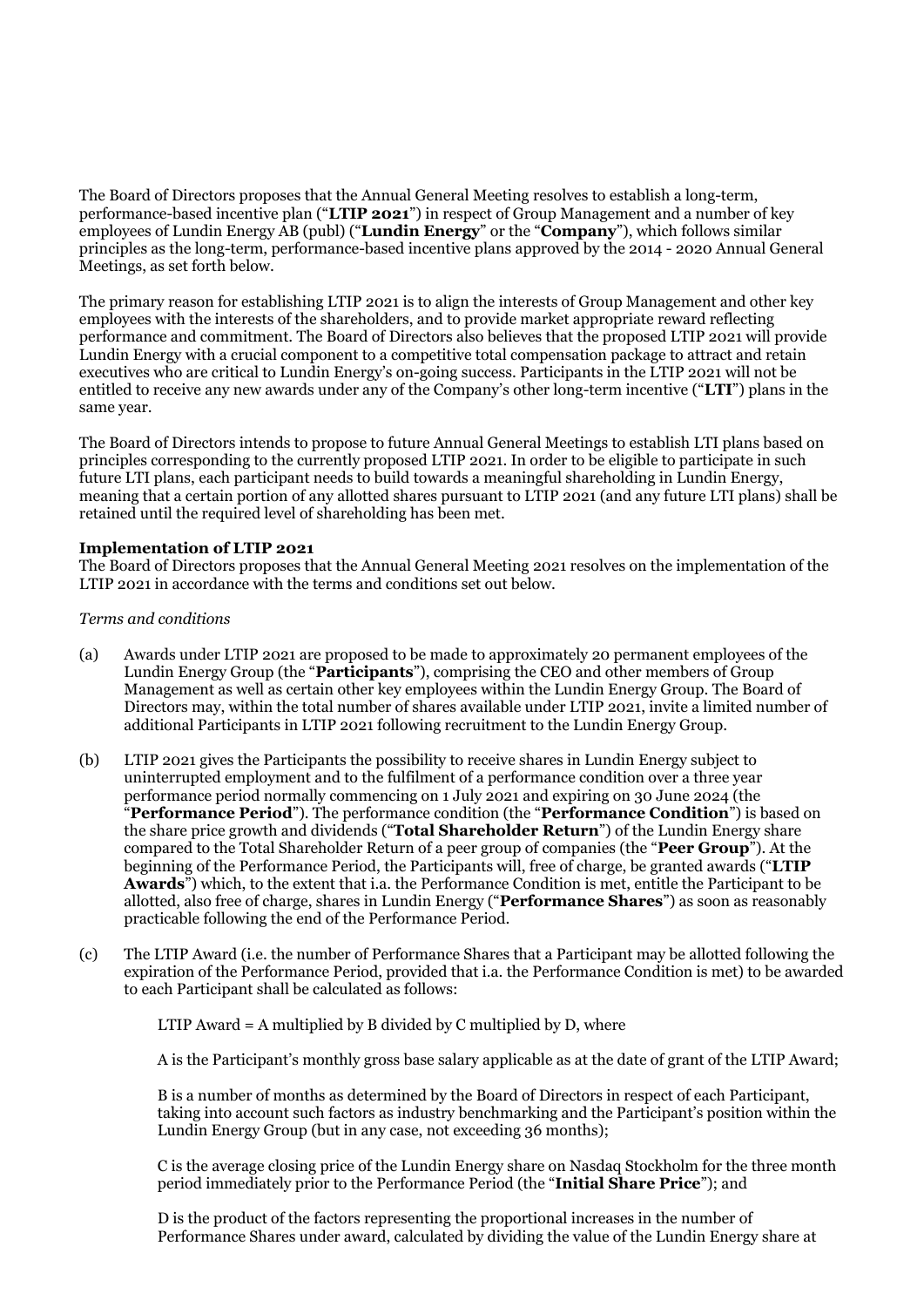closing on the ex-dividend date plus the declared dividend by the value of the share at closing on the ex-dividend date, for each dividend until allotment.

Fractions of allotted Performance Shares shall be rounded-off to the immediate lower whole number.

Assuming a share price of the Lundin Energy share as of 24 February 2021 of SEK 273.50, the total number of Performance Shares that may be allotted under LTIP 2021 as at the date of award (assuming 100 per cent vesting) is approximately 280,000, corresponding to approximately 0.10 per cent of the current total number of shares and votes in Lundin Energy. Since LTIP Awards are intended to be awarded in July 2021 and the share price of the Lundin Energy share may fluctuate until the Initial Share Price is determined, and considering additional Participants (if any) following recruitment and increased awards due to dividends, it is proposed that the total number of Performance Shares under LTIP 2021 shall not exceed 450,000.

- (d) Allotment of Performance Shares will be determined by the Board of Directors after the expiration of the Performance Period on the basis of LTIP Awards made and is conditional on (i) the Participant retaining his or her uninterrupted employment in the Lundin Energy Group until the expiry of the Performance Period and (ii) the extent to which (if any) the Performance Condition has been met. The LTIP Award will as in previous years compensate for dividends distributed, however, to ensure further alignment with shareholders' interests, LTIP 2021 will do so by increasing the number of Performance Shares under award proportionally during the award period through the formula described in (c) above, entailing also a reinvestment of dividends received during the award period. The Board of Directors may reduce (including reduce to zero) allotment of Performance Shares at its discretion, should it consider the underlying performance not to be reflected in the outcome of the Performance Condition, for example, in light of operating cash flow, reserves, and health and safety performance.
- (e) A minimum and a maximum level for the Performance Condition to be fulfilled have been established by the Board of Directors. In order for the LTIP Awards to give entitlement to the maximum number of Performance Shares, the maximum level for the Performance Condition must have been fulfilled. The Performance Condition calculation will be made based on a comparison of Total Shareholder Return of the Lundin Energy share to the Peer Group, comparing the period of three months prior to the commencement of the Performance Period with the period of three months prior to the end of the Performance Period. The LTIP Awards will vest based on the comparative Total Shareholder Return of the Lundin Energy share from no vesting below the 50th percentile performance and with vesting at or above the 50th percentile performance (i.e. on a straight line basis) from one-third entitlement at the 50th percentile performance to 100 per cent vesting at the 75th percentile performance or above. The Performance Condition calculation will be performed by the Board of Directors. Lundin Energy intends to present the level of fulfilment of the LTIP 2021 Performance Condition in the 2024 Annual Report.
- (f) The Participants will not be entitled to transfer, pledge or dispose of the LTIP Award or any rights or obligations under LTIP 2021, or exercise any shareholders' rights regarding the LTIP Awards during the Performance Period.
- (g) Shares allotted under LTIP 2021 (or any future LTI plans) shall be subject to certain disposition restrictions meaning that the Participants shall be building towards a meaningful shareholding in Lundin Energy. The required level of shareholding will be either 50 per cent or 100 per cent (200 per cent for the CEO) of the Participant's annual gross base salary based on the Participant's position within the Lundin Energy Group. Notwithstanding this requirement, the Company may pay part or whole of the allotment of Performance Shares in cash in order to facilitate the payment of the Participant's tax liabilities. However, a minimum of 50 per cent of the allotted Performance Shares (after taxes and social security charges) under LTIP 2021 will be required to be retained until the required level of shareholding has been met.
- (h) Recalculation of the Performance Condition and the LTIP Awards, including the number of Performance Shares allotted, shall take place in the event of an intervening dividend in kind, bonus issue, split, preferential rights issue and/or other similar corporate events.

### *Structure and administration*

The Board of Directors of Lundin Energy will be responsible for the structure and administration of LTIP 2021, as well as for the detailed terms and conditions applicable between Lundin Energy and the Participants. The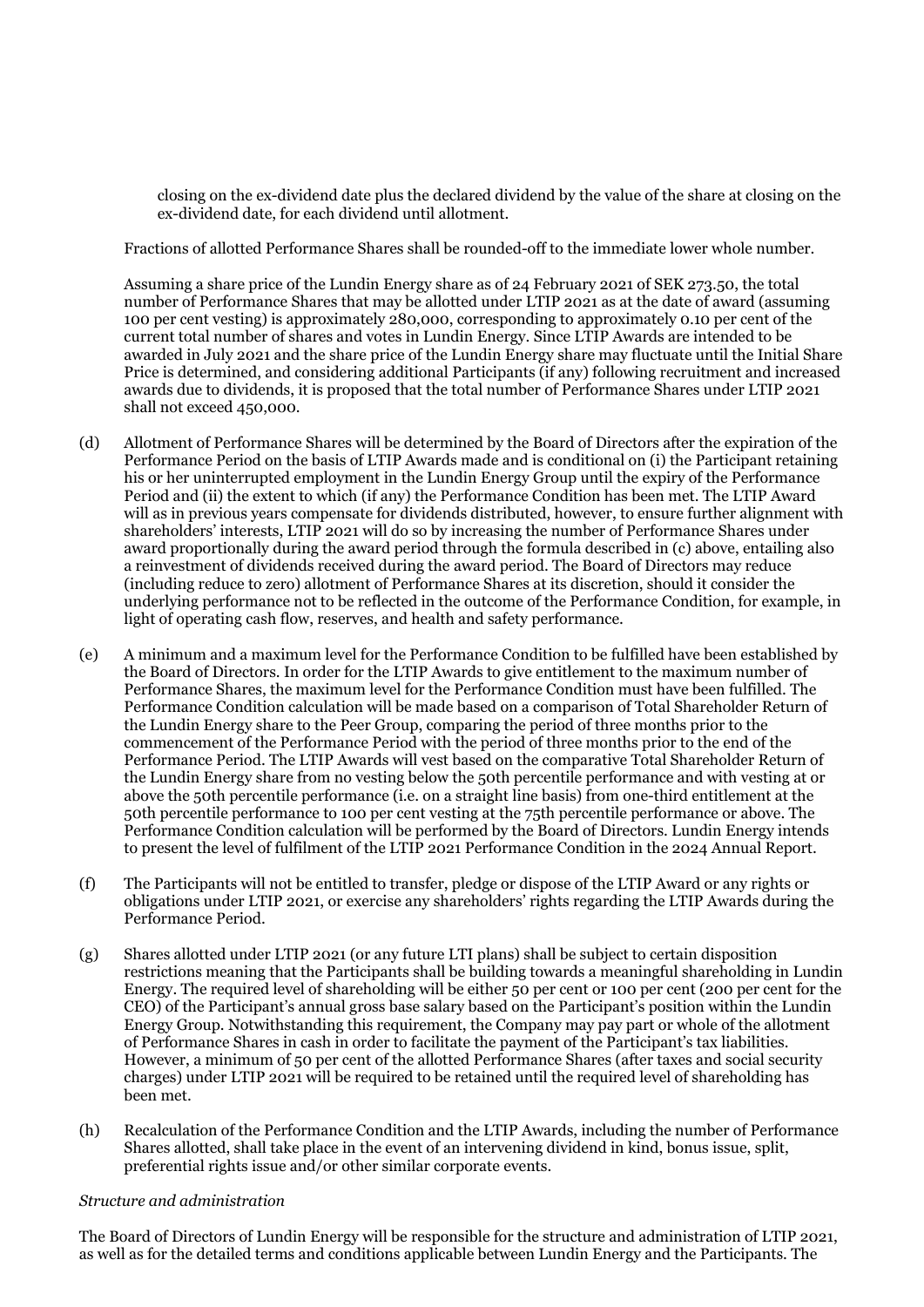detailed terms and conditions will be adopted within the scope of the terms and conditions and guidelines stated herein. In connection therewith, the Board of Directors will be entitled to adopt different terms and conditions for LTIP 2021 regarding, among other things, the Performance Period and allotment of Performance Shares in the event of commencement or termination of employment during the Performance Period, e.g. due to new recruitments, illness, disability, death, redundancy, contractual retirement and other exceptional circumstances determined by the Board of Directors.

The Board of Directors will be entitled to make adjustments in order to comply with special rules or market conditions abroad. In the event that delivery of Performance Shares to Participants cannot take place under applicable law or at a reasonable cost and employing reasonable administrative measures, the Board of Directors will be entitled to decide that Participants may, instead, be offered a cash settlement. In the event of a change of control, the vesting of any LTIP Awards under LTIP 2021 will be accelerated, based upon performance up to such time.

## *Peer Group*

The Board of Directors has reviewed the Peer Group and determined that it shall consist of the following companies for LTIP 2021: Aker BP, Apache Corporation, BP, Cairn Energy, ConocoPhillips, DNO, Energean, ENI, Equinor, Galp Energia, Hess Corporation, Kosmos Energy, MOL Group, Oil Search, OMV, Repsol, Santos, Total and Vermilion Energy. The Board of Directors shall have the power to amend the Peer Group in order to maintain a representative and relevant group of companies during the Performance Period.

## **Delivery of shares, costs etc.**

The LTIP Awards entitle Participants to receive free of charge already existing Lundin Energy shares.

Under items 20 and 23 of the proposed agenda, the Board of Directors proposes that the Annual General Meeting resolves to authorise the Board of Directors to acquire own shares for the purposes of securing delivery of shares and covering costs, including social security charges, that may arise as a result of LTIP 2021 and that the Annual General Meeting resolves on a transfer of a maximum of 450,000 own shares for the purposes of securing delivery of shares to participants in LTIP 2021. As an alternative to acquisitions and transfers of own shares, the Board of Directors may resolve to hedge the Company's obligations under LTIP 2021 by entering into an equity swap arrangement with a third party on terms in accordance with market practice, whereby the third party in its own name shall be entitled to acquire and transfer shares in the Company.

The LTIP 2021 will be accounted for in accordance with the accounting standard IFRS 2 and the costs will be charged to the income statement over the Performance Period.

The maximum cost for granting LTIP Awards under LTIP 2021 (assuming 100 per cent vesting), excluding costs related to delivery of the Performance Shares, is approximately USD 8.9 million (approximately SEK 74.5 million), excluding social security charges. On this basis, the maximum cost for social security charges is estimated to be approximately USD 0.9 million (approximately SEK 7.7 million) assuming 100 per cent vesting.

### **Effects on key figures**

Under the assumptions set out in item (c) above and upon full allotment of Performance Shares, the number of shares under LTIP 2021 amounts to approximately 280,000 shares in Lundin Energy (subject to final determination of the Initial Share Price and adjustments for dividends), corresponding to approximately 0.10 per cent of the current total number of shares and votes in the Company. If the total number of Performance Shares under LTIP 2021 reaches the cap of 450,000 shares in Lundin Energy, it will correspond to approximately 0.16 per cent of the current total number of shares and votes in the Company LTIP 2021 is expected to have only marginal effects on Lundin Energy's key figures.

### **Preparation of the proposal**

The proposal for LTIP 2021 has been prepared by the Compensation Committee and resolved on by the Board of Directors.

## **Other incentive schemes in Lundin Energy**

For a description of the Company's other LTI plans, reference is made to the Company's Annual Report for 2020, note 29, and the Company's website, www.lundin-energy.com. In addition to the plans described there, no other LTI plans have been implemented in Lundin Energy.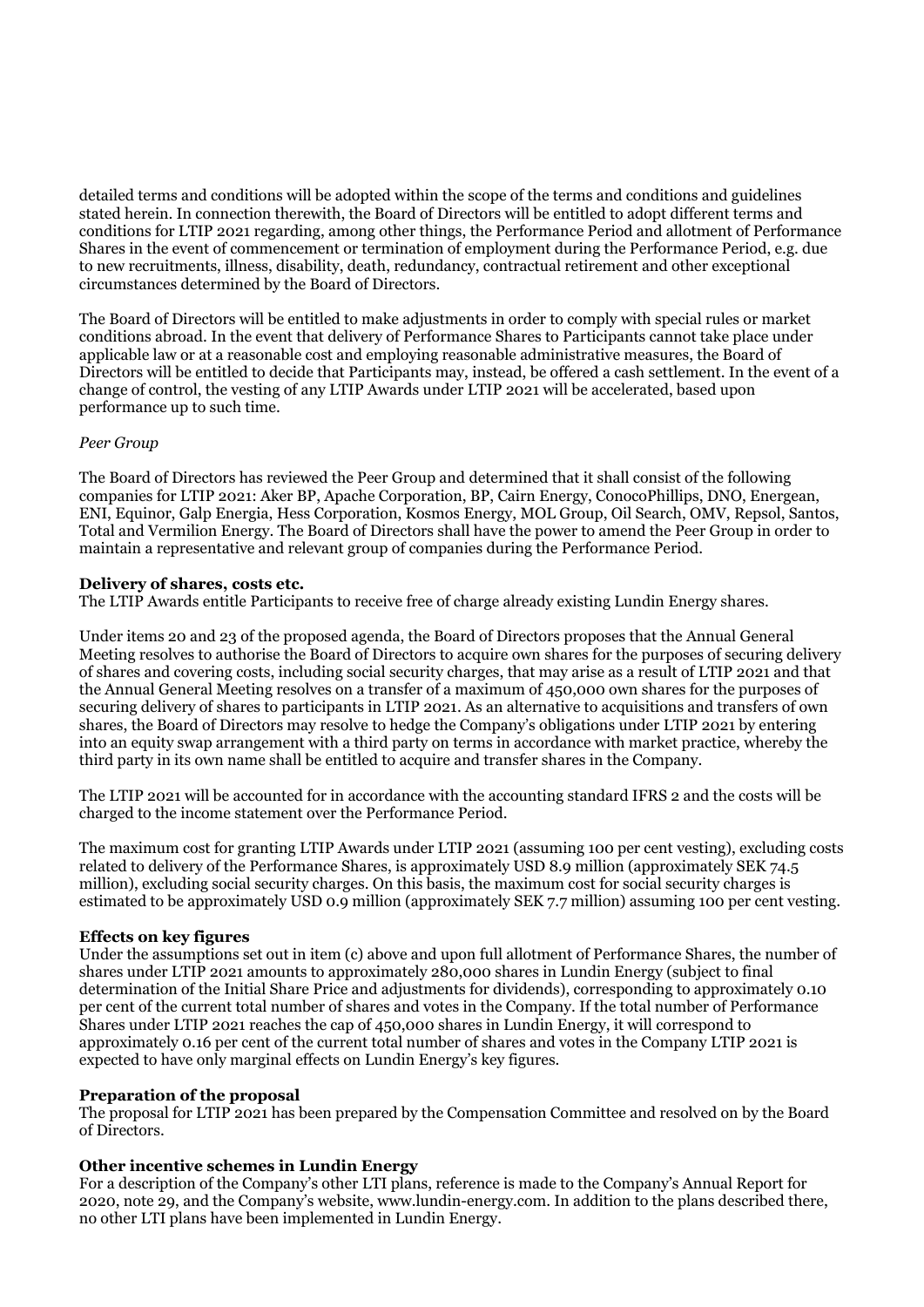## **Majority requirement**

The proposal to implement LTIP 2021 requires the affirmative support of shareholders holding more than half of the votes represented at the Annual General Meeting.

For information on the majority requirements that apply to the proposed acquisitions and transfers of own shares, see the Board of Directors' proposals under items 20 and 23 of the proposed agenda.

### **Resolution in respect of delivery of shares under the 2021 Long-term, Performance-based Incentive Plan (item 20)**

The Board of Directors proposes that the Annual General Meeting resolves to transfer treasury shares held by the Company to the participants under the LTIP 2021 on the following terms and conditions.

- A maximum of 450,000 shares may be transferred.
- The shares shall, with deviation from the shareholders' preferential rights, be transferred to the participants in LTIP 2021 that are eligible to receive shares under the LTIP. Further, shares may, with deviation from the shareholders' preferential rights, be transferred to subsidiaries of the Company, whereby such subsidiary shall be obligated to immediately transfer such shares to the participants eligible to receive shares under the relevant LTIP.
- The shares shall be transferred free of charge.
- The transfers of shares shall be subject to all terms and conditions under LTIP 2021. Accordingly, shares shall only be transferred if and to the extent allotment of shares shall take place under LTIP 2021. Further, shares shall be transferred within the time period set out in the terms and conditions for LTIP.
- The number of shares that may be transferred under the LTIP 2021 may be recalculated as a result of bonus issues, share splits, rights issues or similar measures in accordance with the terms and conditions of the LTIP 2021.

The rationale for the proposed transfers of treasury shares held by the Company and for the deviation from the shareholders' preferential rights is to enable delivery of shares to the participants in LTIP 2021.

This proposal requires the affirmative support of shareholders holding at least nine tenths of the votes cast as well as of the shares represented at the Annual General Meeting.

## **Resolution to grant extraordinary cash compensation to a Board member, equally the former CEO (item 21)**

The Board member and former CEO, Alex Schneiter, has been instrumental to the success of the Company, having worked with the Company since its creation, and specifically to the discovery and development of the Johan Sverdrup field.

The Board of Directors proposes that the Annual General Meeting resolves to grant Alex Schneiter an extraordinary cash compensation in an amount equal to the value of 75,000 shares in the Company. The cash compensation shall be conditional upon, and become payable in connection with, Johan Sverdrup Phase 2 coming on-stream, meaning when oil flows through the Phase 2 process facilities. The value of the 75,000 shares shall be determined based on the volume-weighted average price per share on Nasdaq Stockholm during 20 trading days preceding and following the Company's public announcement of such event (adjusted for any impact of potential dividend payments during this period, which entails that when calculating the volumeweighted average price, the dividend per share amount shall be added to the share price at the ex-dividend date for such dividend).

### **Resolution to authorise the Board of Directors to resolve on new issue of shares and convertible debentures (item 22)**

The Board of Directors proposes that the Board of Directors is authorised to decide, at one or more occasions until the next Annual General Meeting:

(i) to issue no more than 28,500,000 new shares with consideration in cash or in kind or by set-off or otherwise with conditions and thereby be able to resolve to deviate from the shareholders' preferential rights. To the extent the new shares are issued with deviation from the shareholders' preferential rights they shall be issued at a subscription price that closely corresponds to the market price of the shares at the time of the issue; and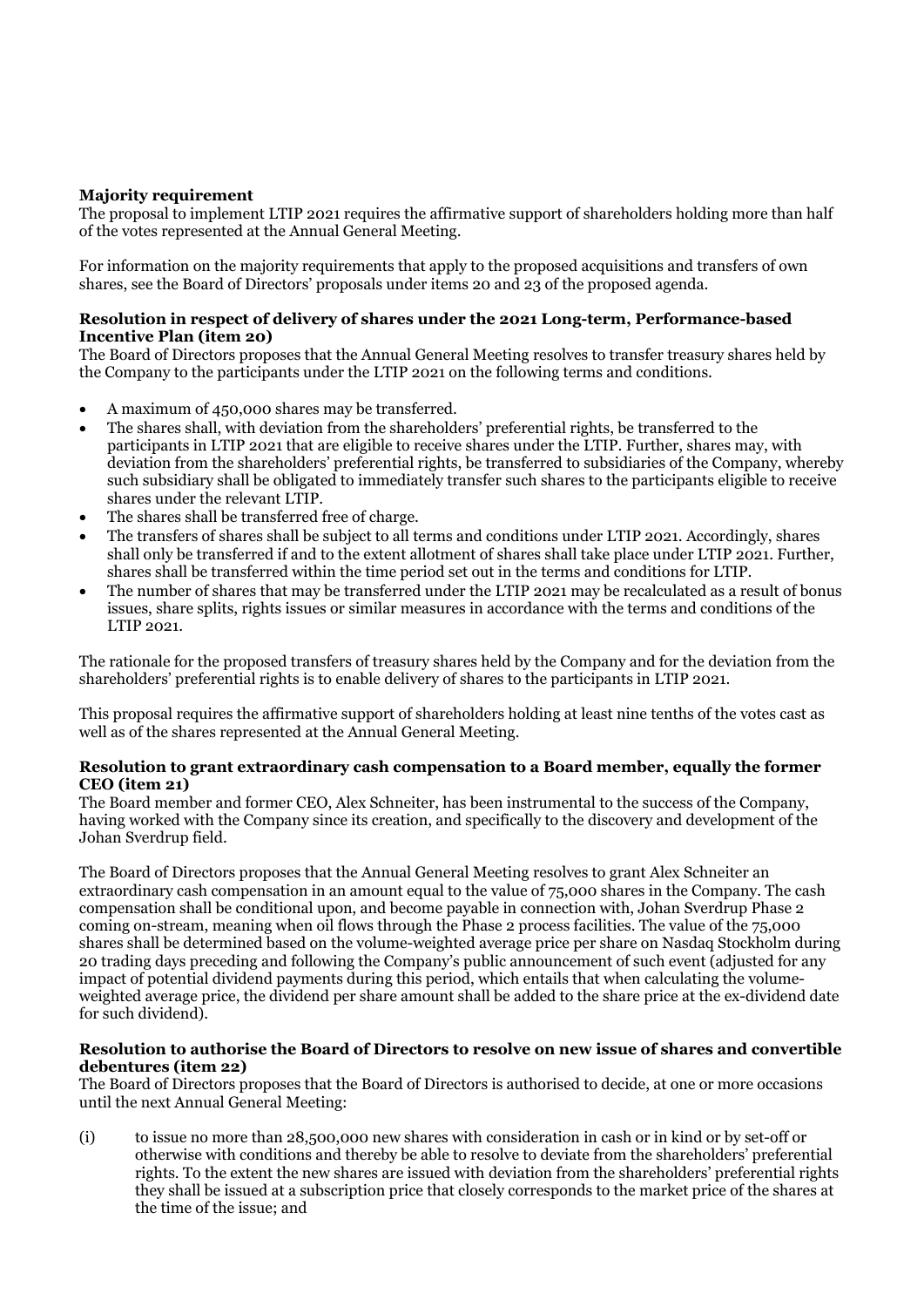(ii) to issue convertible debentures with consideration in cash or in kind or by set-off or otherwise with conditions and thereby be able to resolve to deviate from the shareholders' preferential rights, where the number of shares that may be issued after conversion must not exceed 28,500,000. To the extent the convertible debentures are issued with deviation from the shareholders' preferential rights they shall be issued at a subscription price that closely corresponds to market value based on the market price of the shares at the time of the issue of the convertible debentures.

If the Board of Directors resolves to deviate from the shareholders' preferential rights, the reason shall be to enable Lundin Energy to make business acquisitions or other major investments. The total number of shares that can be issued based on the proposed authorisations under (i) and (ii) may not together exceed 28,500,000. If the authorisation is exercised in full for issues with deviation from the shareholders' preferential rights, the dilution effect is approximately ten percent.

This proposal requires the affirmative support of shareholders holding at least two thirds of the votes given for this resolution and of the shares represented at the Annual General Meeting.

## **Resolution to authorise the Board of Directors to resolve on repurchase and sale of shares (item 23)**

The Board of Directors proposes that the Board of Directors is authorised, during the period until the next Annual General Meeting, to decide on repurchases and sales of Lundin Energy shares on Nasdaq Stockholm. The maximum number of shares repurchased shall be such that shares held in treasury from time to time do not exceed ten percent of all shares of the Company. The maximum number of shares that may be sold is the number of shares that the Company at such time holds in treasury. Repurchase and sale of shares on Nasdaq Stockholm may take place only at a price within the spread between the highest bid price and lowest ask price prevailing and disseminated by Nasdaq Stockholm from time to time. The repurchases and sales shall be made in accordance with the provisions concerning the purchase and sale of a company's own shares under applicable stock exchange rules and other applicable rules and regulations.

The purpose of the authorisation is to provide the Board of Directors with an instrument to optimise Lundin Energy's capital structure and thereby create added value for the shareholders, to secure Lundin Energy's obligations under its incentive plans and under the proposal under item 21 of the proposed agenda and to cover costs, including social security charges, that may arise as a result of the LTIP programs of the Company.

This proposal requires the affirmative support of shareholders holding at least two thirds of the votes given for this resolution and of the shares represented at the Annual General Meeting.

## **Resolutions in respect of matters initiated by a shareholder (items 24 a)-b))**

The Company has received two shareholder proposals in relation to its past operations in Sudan, including to align its legal defence strategy with its human rights policy and to disclose all current and projected direct and indirect costs connected to the legal case in Sudan. Shareholder proposals in relation to the Company's past activities in Sudan were brought by the same shareholder to the 2012, 2013, 2017, 2019 and 2020 Annual General Meetings, where they were rejected by the shareholders. The Board of Directors finds the proposals set out in items 24 a)-b) of the proposed agenda not in the best interests of the Company and its shareholders, and recommends voting against the proposals. The complete proposals, as well as the Board of Directors' recommendation to vote against the proposals and the reasons for the recommendation, are available on Lundin Energy's website www.lundin-energy.com.

## **Number of shares and votes in the Company**

Lundin Energy AB's share capital amounts to SEK 3,478,713.38, represented by 285,924,614 shares. Each share carries one vote. Lundin Energy AB holds, as per 24 February 2021, 1,573,143 shares in treasury. The Company's Articles of Association are available on www.lundin-energy.com.

## **Shareholders' right to request information**

The Board of Directors and the Chief Executive Officer shall, if a shareholder so requests and the Board of Directors considers that it may do so without significant damage to the Company, give information at the Annual General Meeting regarding circumstances that could affect the assessment of an item on the agenda and circumstances that could affect the assessment of the Company's or a subsidiary's financial situation. The duty to give information also applies to the Company's relationship with another Group company and the consolidated financial statements.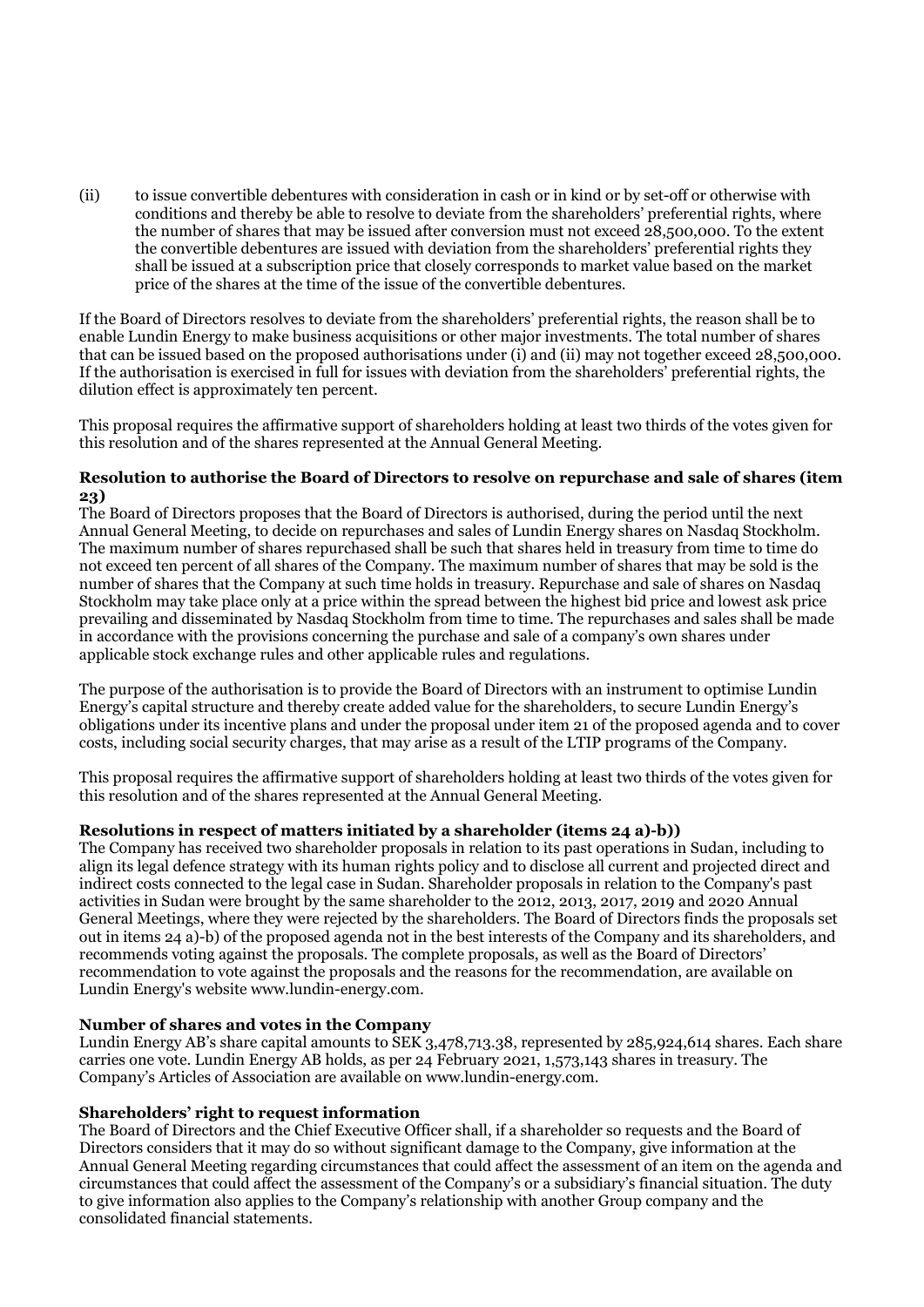The Chief Executive Officer's speech will be available on www.lundin-energy.com after the Annual General Meeting.

#### **Additional documentation**

The complete proposals, the Board of Directors' recommendations regarding the shareholder proposals and other documents that shall be made available prior to the Annual General Meeting pursuant to the Swedish Companies Act and the Swedish Corporate Governance Code are available at Lundin Energy's office (Hovslagargatan 5 in Stockholm) and on www.lundin-energy.com.

The documents will be sent to shareholders free of charge upon request if their postal address is provided.

### **Handling of personal data and external participants**

For information on how personal data is processed in connection with the Annual General Meeting, see the privacy notices of Euroclear Sweden AB and Computershare AB available at their respective websites, www.euroclear.com/dam/ESw/Legal/Privacy-notice-bolagsstammor-engelska.pdf. and www.computershare.com/se/gm-gdpr.

It will not be possible for the Company to verify if any external persons are following the Annual General Meeting online. Consequently, the Board of Directors has, in accordance with the Swedish Act on Temporary Exemptions to Facilitate the Execution of General Meetings in Companies and Associations (SFS 2020:198), resolved to allow persons who are not shareholders to follow the Annual General Meeting online.

> Stockholm in February 2021 LUNDIN ENERGY AB (PUBL) *The Board of Directors*

*Lundin Energy is an experienced Nordic oil and gas company that explores for, develops and produces resources economically, efficiently and responsibly. We focus on value creation for our shareholders and wider stakeholders through three strategic pillars: Resilience, Sustainability and Growth. Our high quality, low cost assets mean we are resilient to oil price volatility, and our organic growth strategy, combined with our sustainable approach and commitment to decarbonisation, firmly establishes our leadership role in a lower carbon energy future. (Nasdaq Stockholm: LUNE). For more information, please visit us at www.lundin-energy.com or download our App www.myirapp.com/lundin*

For further information, please contact:

Edward Westropp VP Investor Relations Tel: +41 22 595 10 14 edward.westropp@lundin-energy.com

Robert Eriksson Head of Media Communications Tel: +46 701 11 26 15 robert.eriksson@lundin-energy.com